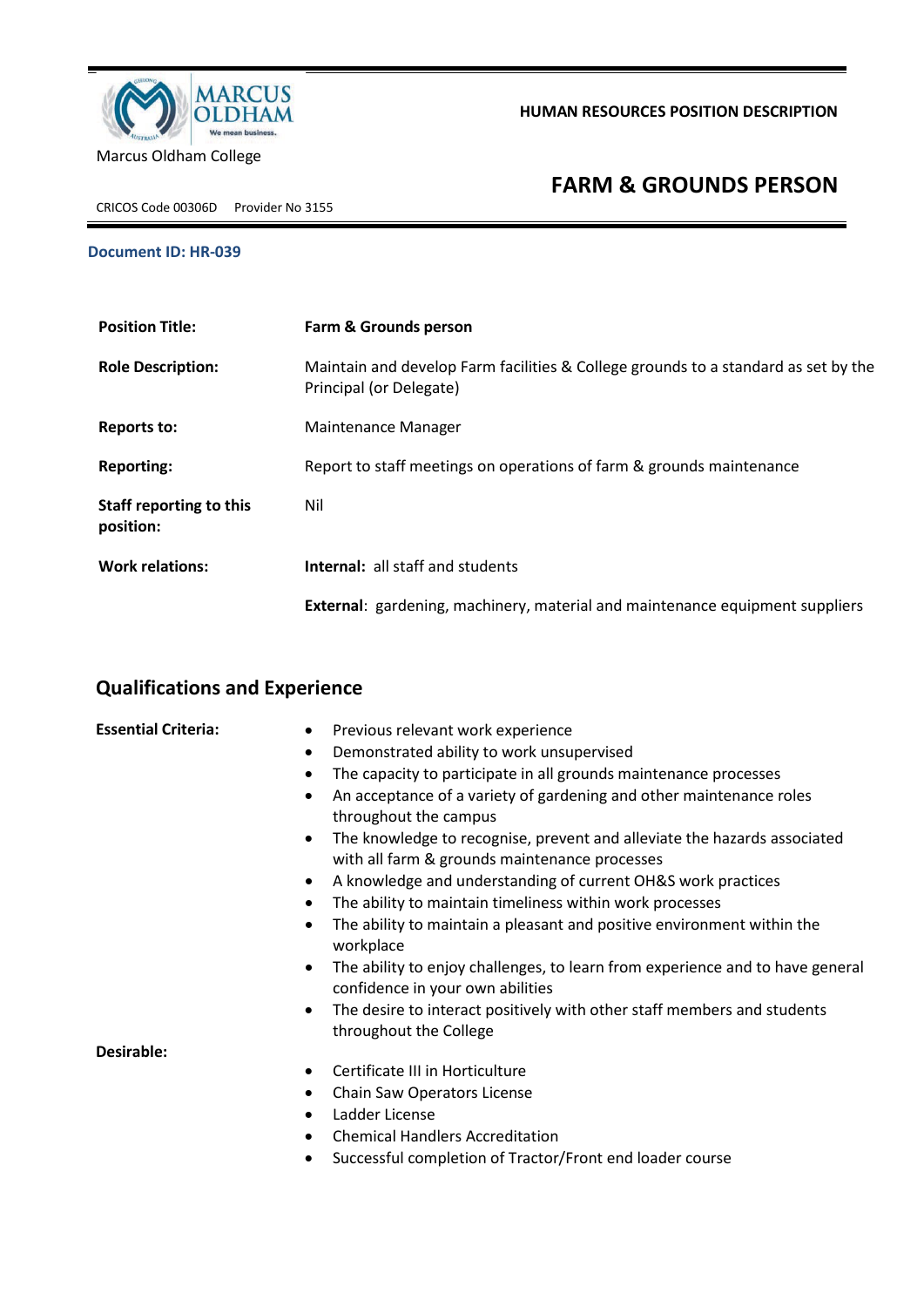| <b>Terms of Employment &amp;</b><br>Remuneration          | Full time, 37.5 hours per week. Term as per contract of employment.                                                                                                                                                                                                                                                                                                                                                                                                                                                                                                                                                                                                                                                                                                                                                                                                                                                                                                                                                                                                                                                                                                                                                                                                                                                                                                                                                                                                                                                                                                                                           |
|-----------------------------------------------------------|---------------------------------------------------------------------------------------------------------------------------------------------------------------------------------------------------------------------------------------------------------------------------------------------------------------------------------------------------------------------------------------------------------------------------------------------------------------------------------------------------------------------------------------------------------------------------------------------------------------------------------------------------------------------------------------------------------------------------------------------------------------------------------------------------------------------------------------------------------------------------------------------------------------------------------------------------------------------------------------------------------------------------------------------------------------------------------------------------------------------------------------------------------------------------------------------------------------------------------------------------------------------------------------------------------------------------------------------------------------------------------------------------------------------------------------------------------------------------------------------------------------------------------------------------------------------------------------------------------------|
| <b>Probationary Period</b>                                | Six months from signing the employment contract                                                                                                                                                                                                                                                                                                                                                                                                                                                                                                                                                                                                                                                                                                                                                                                                                                                                                                                                                                                                                                                                                                                                                                                                                                                                                                                                                                                                                                                                                                                                                               |
| <b>Job Responsibilities</b>                               | Maintain the Marcus Oldham College grounds to the standard as required by<br>$\bullet$<br>the Principal<br>In consultation with the Principal and Maintenance Manager, implement the<br>$\bullet$<br>College Farm Plan<br>Maintain equipment used in normal activities, such as tractor, slasher, boom<br>$\bullet$<br>spray, ATV etc<br>Maintain Electric Fence system to all required areas of the property<br>$\bullet$<br>Maintain the livestock watering systems in all required areas of the farm<br>$\bullet$<br>Maintain pastures, laneways and fence lines though a program of slashing, and<br>$\bullet$<br>spraying, in conjunction with livestock movement<br>Maintain condition of tree lanes, fencing & gates<br>$\bullet$<br>Manage noxious weeds & vermin<br>$\bullet$<br>Maintain the surface condition of the indoor arena<br>$\bullet$<br>Assist in regularly maintaining the grassed areas around the stable block, indoor<br>$\bullet$<br>arena, nature strip up to the farmhouse, around the farmyard and all grassed<br>areas adjacent to college buildings<br>Spray weedicides seasonally and as required to limit the growth of noxious<br>$\bullet$<br>weeds around all buildings<br>Assist in all aspects of grounds maintenance<br>$\bullet$<br>Assist in all aspects of Building maintenance<br>$\bullet$<br>Assist with Watering trees and garden beds as required using recycled water<br>$\bullet$<br>only<br>Maintain College roadways and road drainage in good condition<br>$\bullet$<br>And other duties as required by the Maintenance Manager or Principal<br>$\bullet$ |
| <b>College Expectations</b><br><b>Quality Systems and</b> | Consistently follows all policies and procedures<br>$\bullet$<br>Adheres to occupational health and safety, equal opportunity and other<br>$\bullet$<br>government regulations that control activities within the workplace<br>Fulfilment of the position description<br>٠<br>Displays empathy and support for all students at the college<br>٠<br>Professionally represents the college in the wider community<br>$\bullet$<br>Adopts a professional personal presentation<br>٠<br>Consults with all relevant stakeholders to determine if the level of services are<br>meeting or exceeding stakeholder's expectations<br>Respects confidentiality of information obtained in the course of duties<br>$\bullet$<br>Attends staff meetings, College and selected student social functions<br>٠<br>Give appropriate notification when absent from the college<br>Gives adequate notice of intention to take annual and long service leave<br>Contributes to organisational quality systems and participates in implementing                                                                                                                                                                                                                                                                                                                                                                                                                                                                                                                                                                                   |
| <b>Continuous Improvement</b>                             | relevant policies and procedures and contributes to continuous improvement.<br>Regularly review (not less than annually) all documents for which the Farm &<br>$\bullet$<br>Grounds person is Custodian. Time-critical documents will be reviewed prior to<br>use or distribution.                                                                                                                                                                                                                                                                                                                                                                                                                                                                                                                                                                                                                                                                                                                                                                                                                                                                                                                                                                                                                                                                                                                                                                                                                                                                                                                            |
| <b>Personal Development</b>                               | Ensure continuous development of skills and competencies by participating in<br>relevant training.                                                                                                                                                                                                                                                                                                                                                                                                                                                                                                                                                                                                                                                                                                                                                                                                                                                                                                                                                                                                                                                                                                                                                                                                                                                                                                                                                                                                                                                                                                            |